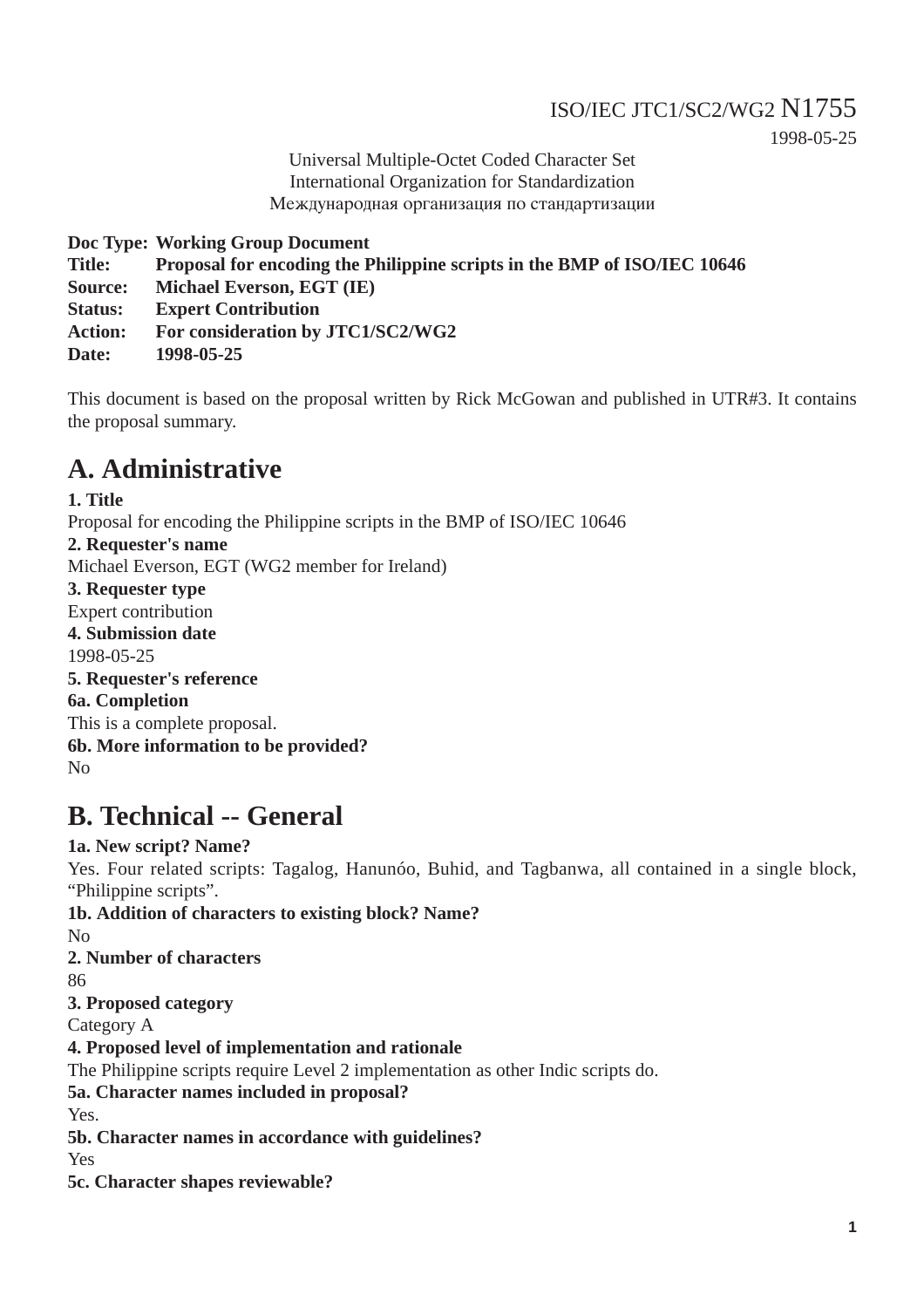Yes (see below) **6a. Who will provide computerized font?** Hector Santos via Michael Everson **6b. Font currently available?** Yes **6c. Font format?** TrueType **7a. Are references (to other character sets, dictionaries, descriptive texts, etc.) provided?** Yes. **7b. Are published examples (such as samples from newspapers, magazines, or other sources) of use of proposed characters attached?** Hardcopy is provided for WG2 distribution. **8. Does the proposal address other aspects of character data processing?**

Yes (see below)

# **C. Technical -- Justification**

### **1. Contact with the user community?**

Yes: Hector Santos. See http://www.bibingka.com/dahon

### **2. Information on the user community?**

See below.

#### **3a. The context of use for the proposed characters?**

Tagalog was formerly (until the mid 1700s) used to write Tagalog and Ilocano languages; Hanunóo, Buhid, and Tagbanwa are used today to write the Hanunóo, Buhid, and Tagbanwa languages.

#### **3b. Reference**

See bibliography below

#### **4a. Proposed characters in current use?**

Yes

### **4b. Where?**

In the Philippines. The scripts also enjoy some use in North America by Philippine communities for various purposes.

#### **5a. Characters should be encoded entirely in BMP?**

Yes.

### **5b. Rationale**

Contemporary use.

#### **6. Should characters be kept in a continuous range?**

Yes, they should be encoded in a single block as presented here.

**7a. Can the characters be considered a presentation form of an existing character or character sequence?** 

No.

- **7b. Where?**
- **7c. Reference**

#### **8a. Can any of the characters be considered to be similar (in appearance or function) to an existing character?**

No. There is some similarity between the four scripts but the differences are striking enough to warrant against their unification.

#### **8b. Where?**

#### **8c. Reference**

### **9a. Combining characters or use of composite sequences included?**

Yes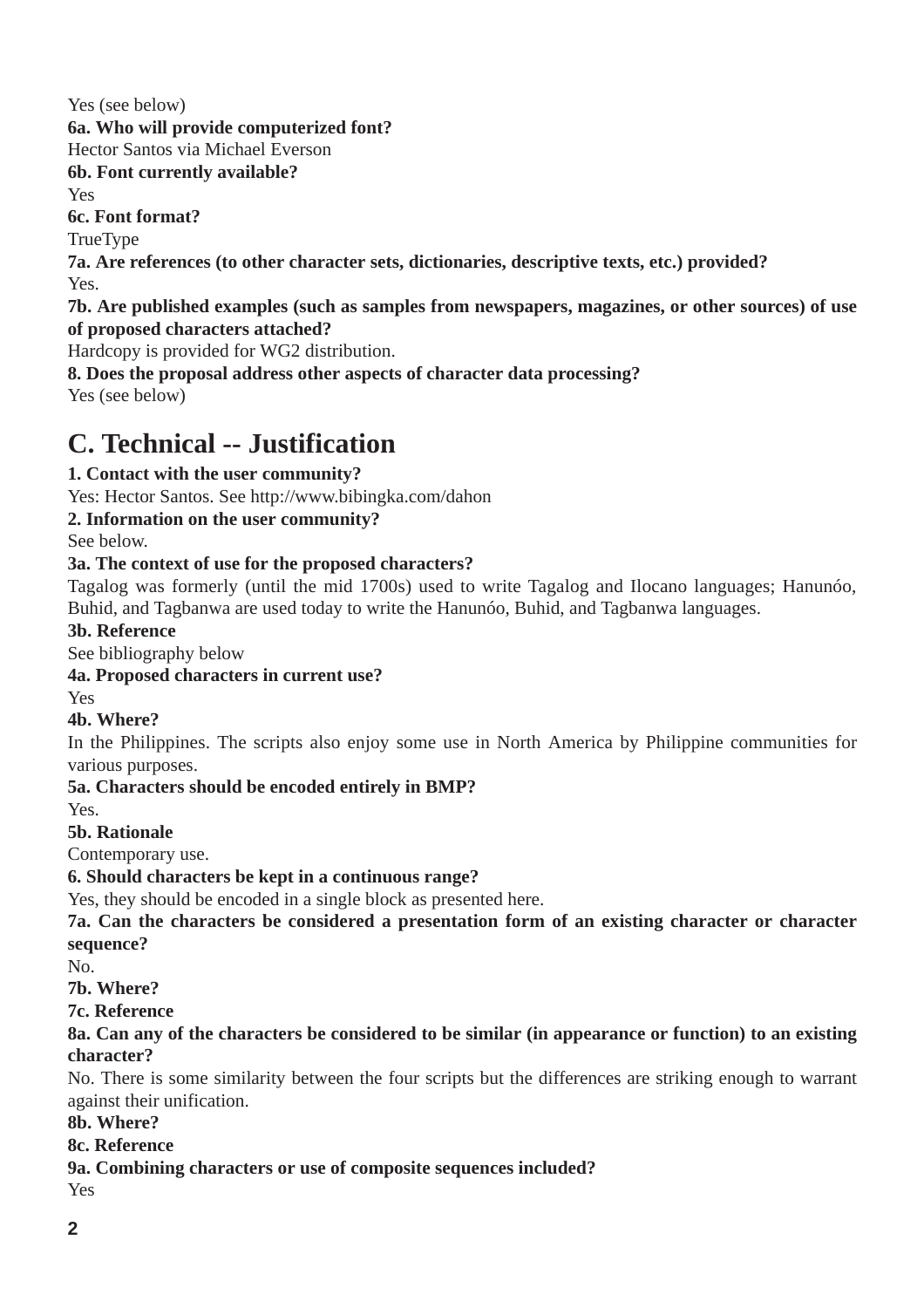### **9b. List of composite sequences and their corresponding glyph images provided?**

Yes, it is provided in the hardcopy samples to be circulated by WG2. Vowel signs combine with all letter characters; in some cases unique logotypes result from the combination. This is not a problematic issue. **10. Characters with any special properties such as control function, etc. included?** No

## **D. SC2/WG2 Administrative**

**To be completed by SC2/WG2** 

**1. Relevant SC 2/WG 2 document numbers:**

**2. Status (list of meeting number and corresponding action or disposition)**

**3. Additional contact to user communities, liaison organizations etc.**

**4. Assigned category and assigned priority/time frame**

**Other Comments**

## **E. Proposal**

## User community

Tagalog is a script of the Philippines. It was formerly used to write the Tagalog, Bisaya, Ilocano, and other languages. The Tagalog language now utilizes the Latin script. The Tagalog script is distantly related to the scripts of the southern Indian subcontinent, but the exact route by which they were brought to the Philippines is not certain. It seems that they may have been transported by way of the palaeographic scripts of Western Java between the 10th and 14th centuries. Written accounts of the Tagalog script by Spanish missionaries, and documents in Tagalog, are known from about the period of initial Spanish incursion (mid-1500s). The Tagalog script had fallen out of normal use by the mid 1700s. It has three living descendants: the Hanunóo, Buhid (also called Mangyan), and Tagbanwa (also called Bisaya) scripts, also part of this proposal.

## Structure

Vowel signs are used in a manner similar to that employed by other Brahmic-derived the scripts. The vowel I is written with a mark above, and the vowel U with an identical mark below the associated consonant. The mark is known as *kudlit* or *tulbok* in Buhid and *ulitan* in Tagbanwa. The script has only the two vowel signs I and U, which are also used respectively to stand for the vowels E and O. Though all languages normally written with this script have syllables possessing final consonants, they cannot normally be expressed in the script. Reforms to express final consonants with a virama character were proposed for the Tagalog script, but were rejected by native users who considered the script adequate. A similar reform for the Hanunóo script seems to have been better received. These signs were not proposed for all of the scripts; because they are found in existing character sets, they are encoded here for Tagalog and Hanunóo. Other reforms, such as the addition of E and O vowel signs or the letter FA, have not been included here as they are wanting attestation (even in existing character sets). There is room in the table for their later addition should it prove necessary.

The Philippine scripts are read from left to right in horizontal lines running from top to bottom. They may be *written* either in that manner, or in vertical lines running from bottom to top, moving from left to right. In the latter case, the letters are written sideways so they may be *read* horizontally. This method of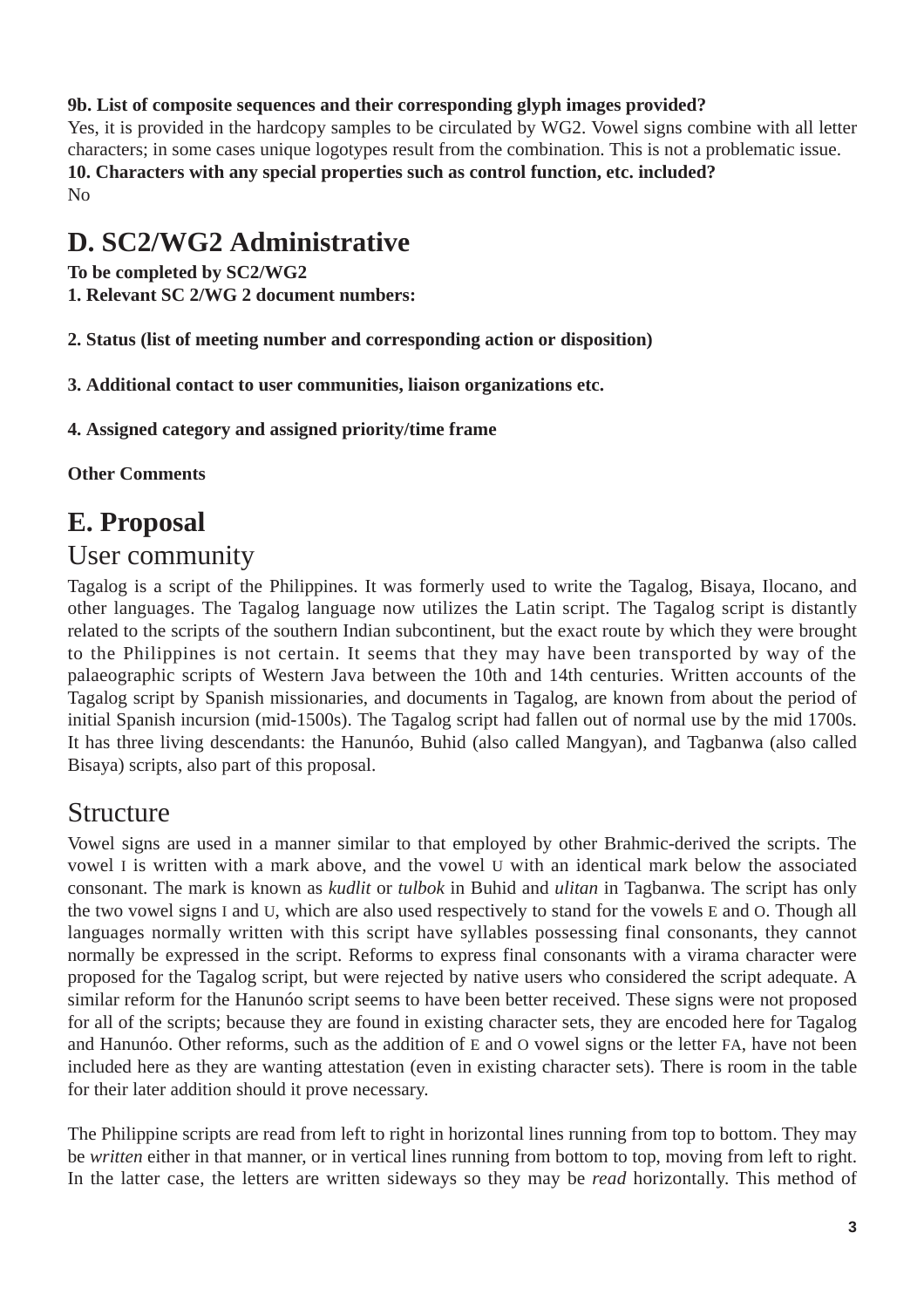writing is probably due to the medium and writing implements used. Text is often scratched with a sharp instrument onto beaten strips of bamboo which are held pointing away from the body and worked from the proximal to distal ends, from left to right.

UTR#3 states: "The alphabetical order of Tagalog is known from Tagbanwa speakers and is described in folktales. This order is used in the accompanying charts. The two vowel signs are added at the end of the alphabet." The names list in UTR#3, however, is (except for the vowel signs) given in Latin alphabetical order (*a, i, u, ba, da, ga, ha, ka, la, ma, na, nga, pa, sa, ta, wa, ya, -i, -u*). Daniels & Bright give another ordering, "based on the 16th-century Tagalog sequence" (*a, i, u, ha, pa, ka, sa, la, ra, ta, na, ba, ma, ga, da, ya, nga, wa*). This proposal gives the characters in the traditional Brahmic order, which is followed in many sources, including Santos 1994 and 1995 (source of the fonts used in this proposal). The accompanying chart is divided into four segments, from left to right: Tagalog, Hanunóo, Buhid, Tagbanwa. Each of these 2-column segments should be given a separate collection ID in ISO/IEC 10646.

# Processing

The Philippine scripts are written from left to right and follow the usual Indic pattern. Consonants have an inherent /a/ vowel sound, and can be written with either a vowel sign or (in the case of Tagalog and Hanunóo) a null "vanishing vowel" sign. In some cases, the vowel signs simply rest over or under the consonants. In Hanunóo and Buhid, however, special conjoined glyphs are formed. The Philippine scripts are straightforward and simple to encode.

# Unicode Character Properties

Spacing letters, category "Lo", bidi category "L" (strong left to right)

x00-x0D, x0e-x11, x20-x31, x40-x51, x60-x6c, x6e-x70

Non-spacing marks, category "Mn", bidi category "L" (strong left to right); combining priorities in parentheses:

x12, x32, x52, x72 (230) x13-x14, x33-x34, x53, x73 (220) Symbols, category "So" x16-x18, x35-x36, x55-x56, x75-x76

## References

Daniels, Peter T., and William Bright, eds. 1996. *The world's writing systems.* New York; Oxford: Oxford University Press. ISBN 0-19-507993-0

Faulmann, Carl. 1990 (1880). *Das Buch der Schrift.* Frankfurt am Main: Eichborn. ISBN 3-8218-1720-8

Haarmann, Harald. 1990. *Die Universalgeschichte der Schrift.* Frankfurt: Campus. ISBN 3-593-34346-0 Nakanishi, Akira. 1990. *Writing systems of the world: alphabets, syllabaries, pictograms.* Rutland, VT: Charles E. Tuttle. ISBN 0-8048-1654-9

Santos, Hector. 1994. *The Tagalog script.* (Ancient Philippine Scripts Series; 1). Los Angeles: Sushi Dog Graphics.

Santos, Hector. 1995. *The living scripts.* (Ancient Philippine Scripts Series; 2). Los Angeles: Sushi Dog Graphics.

Unicode Consortium. 1992. *Unicode Technical Report #3: exploratory proposals.*

Wolf, Edwin, II, ed. 1947. *Doctrina christiana: the first book printed in the Philippines, Manila 1593. A facsimile of the copy in the Lessing J. Rosenwald Collection.* Washington, DC: Library of Congress.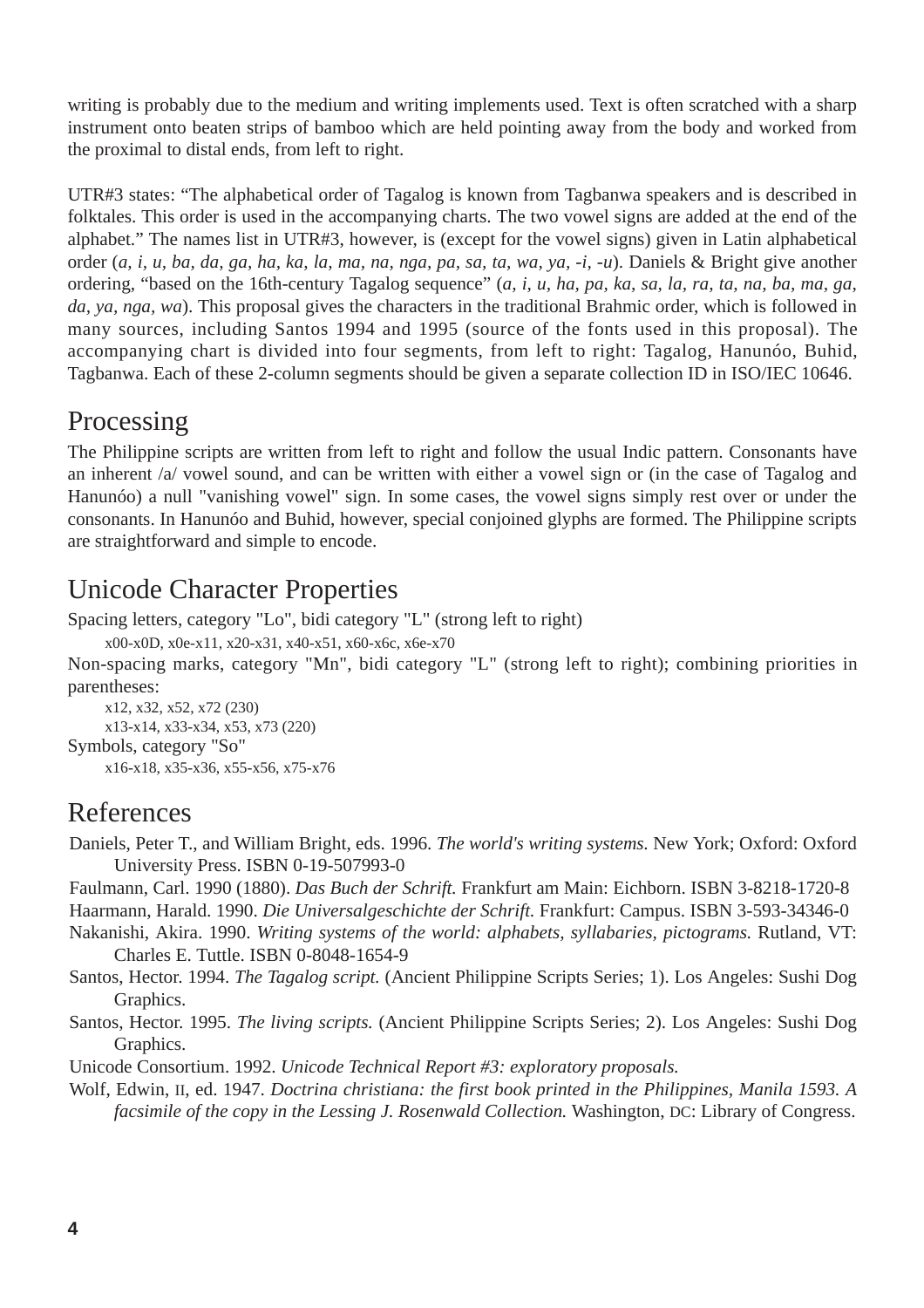|                           | x0              | x1                   | x2                       | x3  | x4                              | x5                   | x6                                                                 | x7                                             |
|---------------------------|-----------------|----------------------|--------------------------|-----|---------------------------------|----------------------|--------------------------------------------------------------------|------------------------------------------------|
| $\mathbf 0$               | 000             | 016                  | 032                      | 048 | 064                             | $\frac{1}{7}$<br>080 | 096                                                                | $\mathcal{V}$ lz<br>112                        |
| $\mathbf{1}$              | 001             | 017                  | 033                      | 049 | $\overline{\phantom{a}}$<br>065 | 081                  | 097                                                                | 113                                            |
| $\overline{c}$            | 3<br>002        | $\dot{\odot}$<br>018 | $\overline{z}$<br>034    | 050 | そ<br>066                        | 082                  | $\zeta$<br>098                                                     | $\blacktriangleright$<br>$\bigcirc$<br>$114\,$ |
| $\ensuremath{\mathsf{3}}$ | I<br>003        | 019                  | 035                      | 051 | 067                             | 083                  | $\times$<br>099                                                    | 115                                            |
| $\overline{4}$            | 31<br>004       | 020                  | 036                      | 052 | $\overline{\mathcal{F}}$<br>068 | 084                  | $\overline{\mathcal{E}}$<br>100                                    | $116$                                          |
| 5                         | 005             | 021                  | l X<br>037               | 053 | 069                             | 085                  | 101                                                                | 117                                            |
| 6                         | 006             | 022                  | 038                      | 054 | L<br>070                        | 086                  | Ş<br>102                                                           | 118                                            |
| $\boldsymbol{7}$          | ヒ<br>007        | 023                  | 039                      | 055 | 071                             | 087                  | $103$                                                              | 119                                            |
| 8                         | P<br>008        | 024                  | 040                      | 056 | 072                             | 088                  | 104                                                                | 120                                            |
| $\mathsf 9$               | てん<br>009       | 025                  | $7\measuredangle$<br>041 | 057 | 073                             | 089                  | 7 K<br>$105\,$                                                     | $121$                                          |
| A                         | 010             | 026                  | 042                      | 058 | 074                             | 090                  | 106                                                                | $122$                                          |
| B                         | 011             | 027                  | 043                      | 059 | 075                             | 091                  | 107                                                                | 123                                            |
| $\mathsf C$               | P<br>012        | 028                  | 044                      | 060 | 7/<br>076                       | 092                  | 108                                                                | $124$                                          |
| $\mathsf D$               | 013             | 029                  | 045                      | 061 | 077                             | 093                  | 109                                                                | $125$                                          |
| E                         | $rac{1}{014}$   | 030                  | $\frac{1}{2}$            | 062 | 078                             | 094                  | ひへ<br>$110$                                                        | $126$                                          |
| $\mathsf F$               | $\Omega$<br>015 | 031                  | 047                      | 063 | / 7<br>079                      | 095                  | $\mathcal{L}% _{M_{1},M_{2}}^{\alpha,\beta}(\varepsilon)$<br>$111$ | $127$                                          |

### TABLE xxx - Row xx: PHILIPPINE SCRIPTS

 $G = 00$  $P = 00$